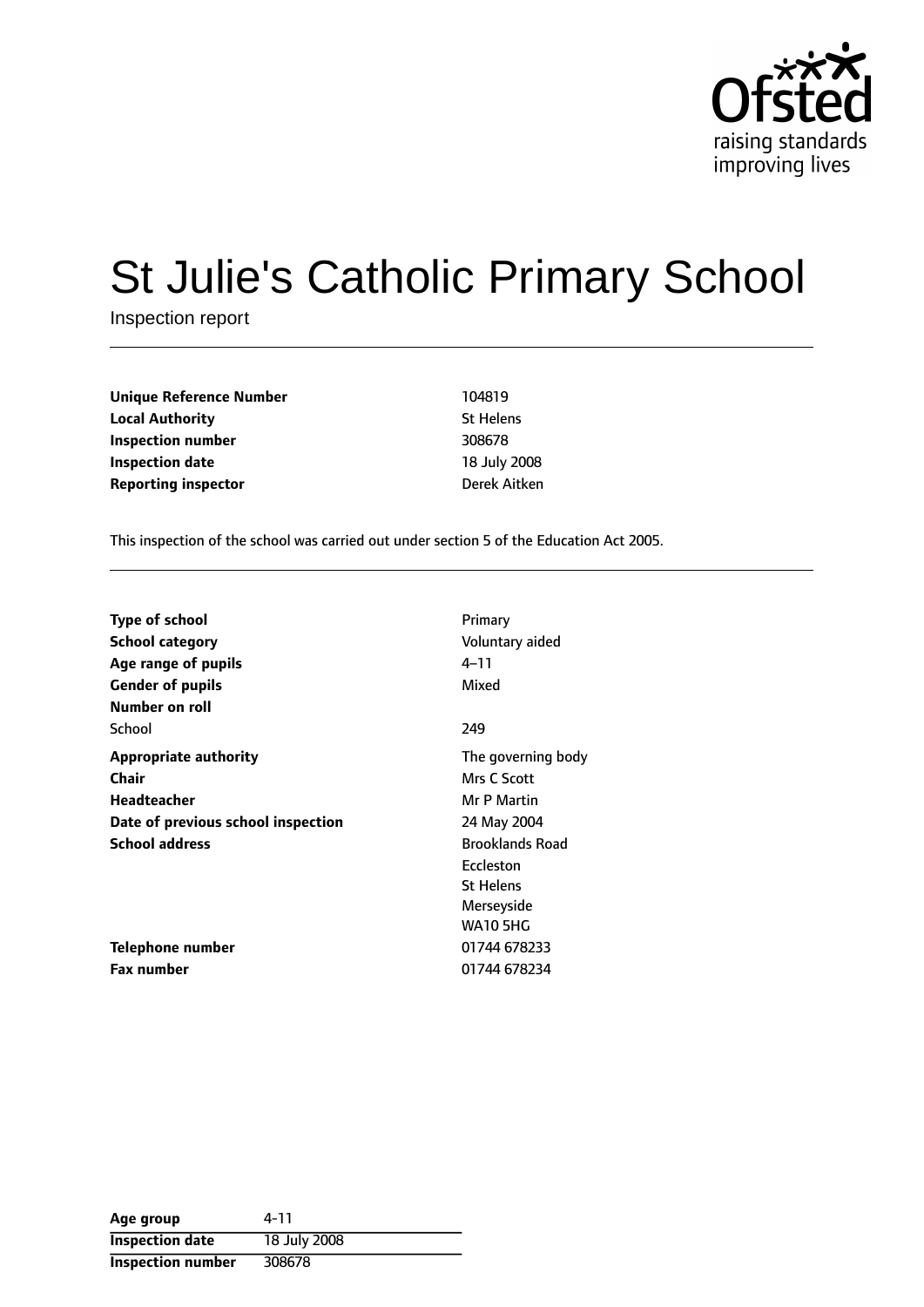.

© Crown copyright 2008

#### Website: www.ofsted.gov.uk

This document may be reproduced in whole or in part for non-commercial educational purposes, provided that the information quoted is reproduced without adaptation and the source and date of publication are stated.

Further copies of this report are obtainable from the school. Under the Education Act 2005, the school must provide a copy of this report free of charge to certain categories of people. A charge not exceeding the full cost of reproduction may be made for any other copies supplied.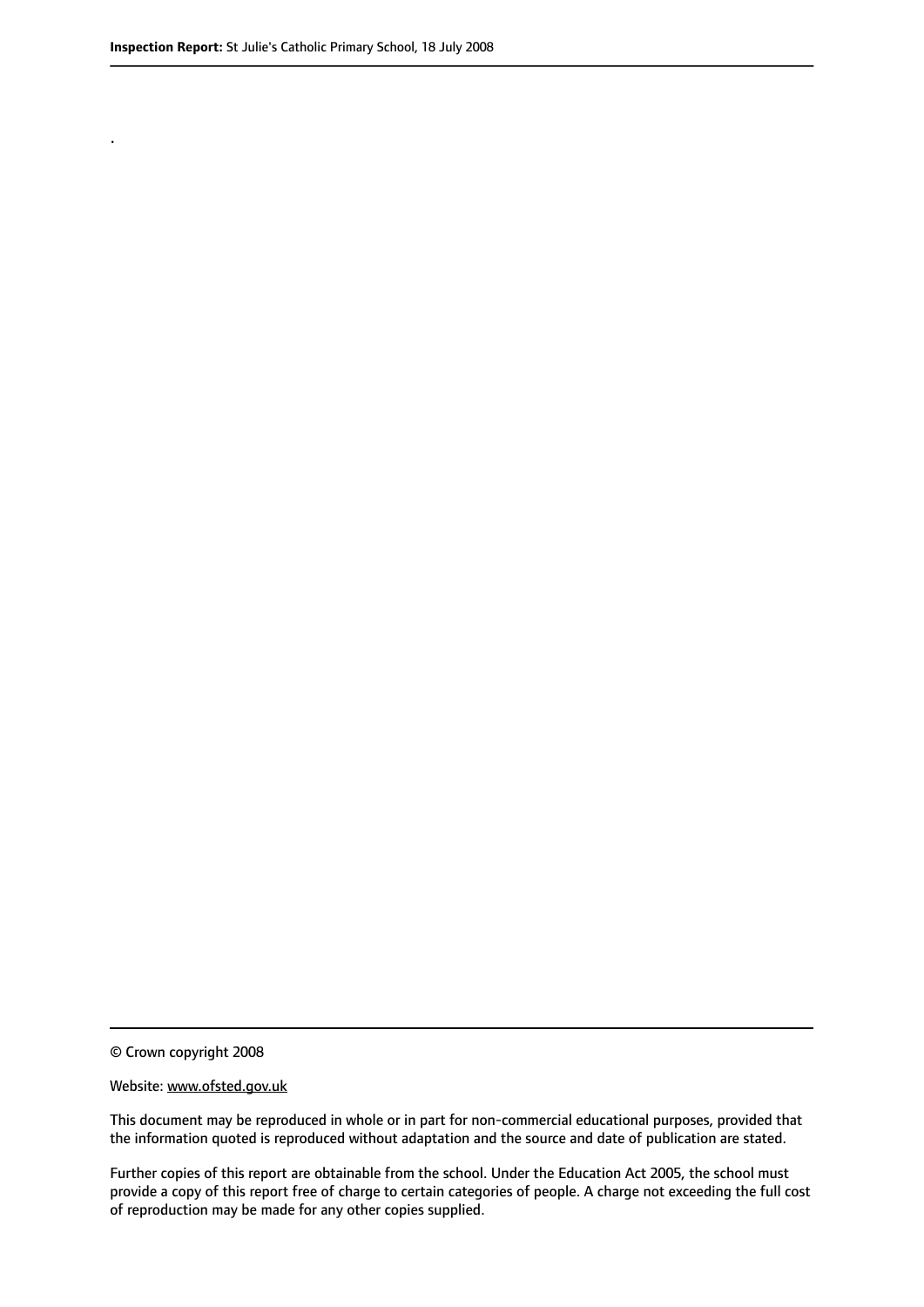# **Introduction**

The inspection was carried out by one Additional Inspector.

The inspector evaluated the overall effectiveness of the school and investigated the following issues: pupils' achievement, pupils' personal development and well-being, and the quality of the contribution middle leaders make to the work of the school. The inspector gathered evidence from the school's self-evaluation, national published assessment data and the school's own assessment records, policies and minutes. The school was observed at work, discussions were held with senior members of staff and pupils and the parents' questionnaires were considered. Other aspects of the school's work were not investigated in similar detail.

#### **Description of the school**

This average sized school is situated on the western edge of the town. The number of pupils eligible for free school meals is low. The vast majority of pupils are White British. The number of pupils with learning difficulties and/or disabilitiesis below average. Pupils enter the Reception year from several nursery providers. The school has several awards including the National Healthy Schools Award, the Activemark and the Foundation Stage Kitemark Award.

## **Key for inspection grades**

| Grade 1 | Outstanding  |
|---------|--------------|
| Grade 2 | Good         |
| Grade 3 | Satisfactory |
| Grade 4 | Inadequate   |
|         |              |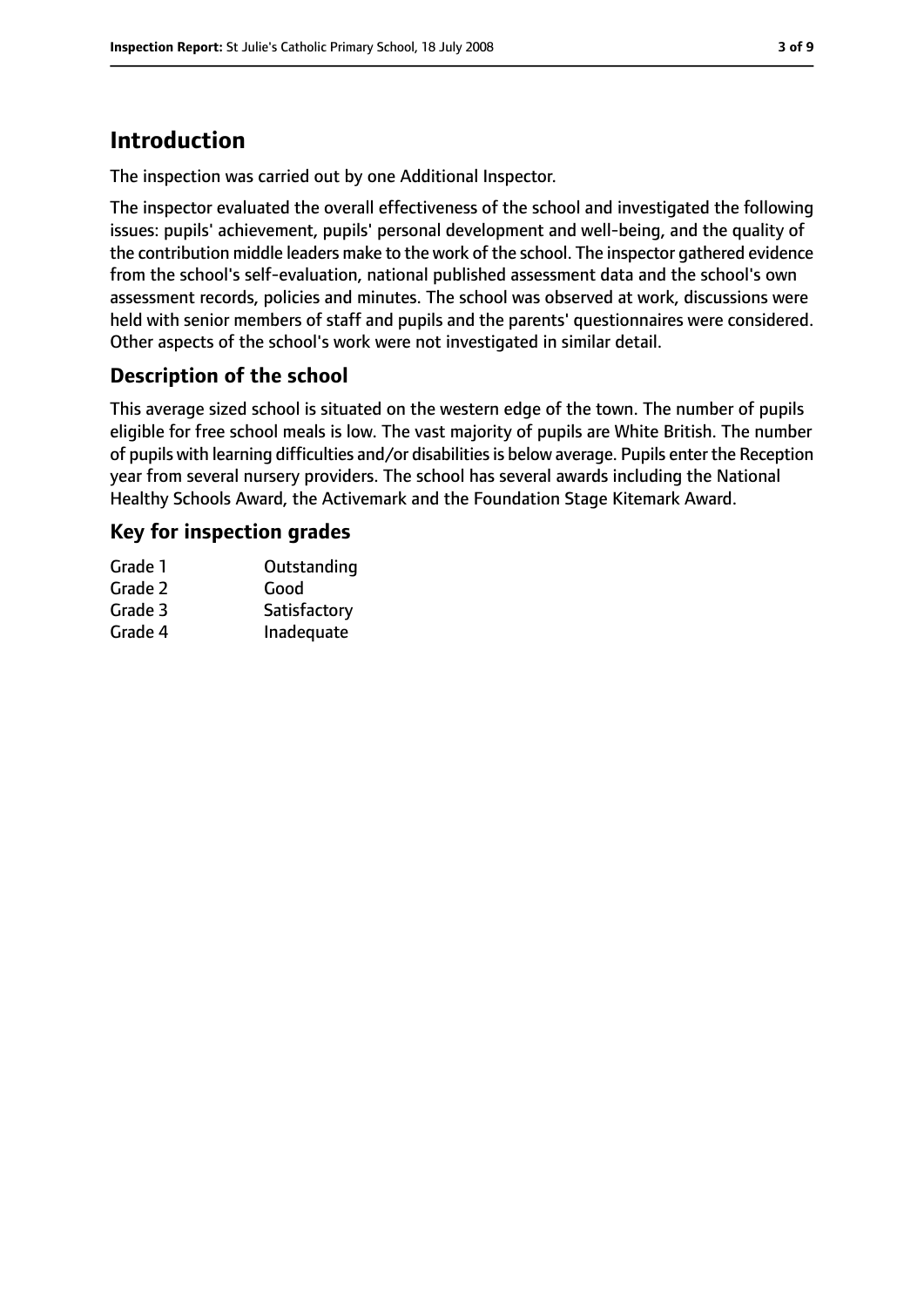## **Overall effectiveness of the school**

#### **Grade: 1**

This is an outstanding school. On its self-evaluation form, the school judged its performance to be good. This modest appraisal is more accurately a sign of the school's constant striving to improve than a true picture of the outstanding quality of education it provides. Parents feel privileged that their children attend St Julie's and commend especially its dedicated, innovative teachers and the rich curriculum which enables all children to reach their potential.

Standards reached by pupils by the time they leave school in Year 6 are consistently high and the progress they make is excellent. This applies not only to pupils' achievement in English, mathematics and science, but also to their success in other subjects such as art, information and communication technology (ICT) and physical education. Children make exceptional progress in Reception and their skills and knowledge are mostly well above average when they join Year 1. All pupils, including those with learning difficulties and/or disabilities, continue to make rapid progress in Key Stage 1, which provides them with a very secure foundation for success in Key Stage 2. In all years standards are high in reading, mathematics and science. Standards in writing are a little lower. In the 2007 national tests nearly all Year 6 pupils gained the expected levels in English, mathematics and science while large numbers achieved the higher Level 5 in all subjects. School data shows that results in the current Year 6 will not be quite as high as usual but this merely reflects the spread of attainment in this particular year group.

Pupils' personal development is outstanding. Pupils take great enjoyment in their learning because of the excellent care, guidance and support they receive and an outstanding curriculum. The school works tirelessly to provide pupils with an extremely wide range of opportunities which help them develop a broad range of skills and interests. Good examples of these are the high quality of the work produced by pupils in a wide range of ICT applications and the intricate compositions based on the artist Georges Seurat. Pupils reach very high standards in sport, including athletics, where they have won numerous team and individual awards. They have an exceedingly good understanding of healthy lifestyles, as reflected in their national awards. Pupils' spiritual, moral, social and cultural development is excellent. Creative projects, linked to multicultural theme weeks, reflect pupils' deep knowledge of other cultures and religions. Pupils have a good understanding of how to stay safe and they behave well. They carry out an extensive range of duties very responsibly and make equally good use of other opportunities to contribute to the school and the wider community. Examples of these opportunities include the new school newspaper, produced by the very active school councillors, and the effective work of buddies and activity leaders. Pupils' exceptional attendance and the high standards they achieve in basic skills, including ICT, set them up very well for their future lives.

The school has very effective liaison with outside agencies to support pupils with identified needs. Relevant required procedures are in place for child protection, safeguarding pupils and health and safety. Pupils feel safe and confident that someone will listen to them if they are troubled. Transition and teamwork arrangements are very fully and imaginatively developed in all phases and this ensures that pupils transfer smoothly from year to year. Pupils with learning difficulties and/or disabilities are identified early and intensive, skilled support is provided to ensure that they make the same very rapid rate of progress as their classmates. School leaders analyse data very accurately. They use this information very well not only to track pupils' progress closely but also to focus resources and energies into any areas of minor weakness that emerge from time to time. For example, the extra attention given to mathematics this year has been successfully rewarded by a further rise in standards. Targets for pupils' progress, based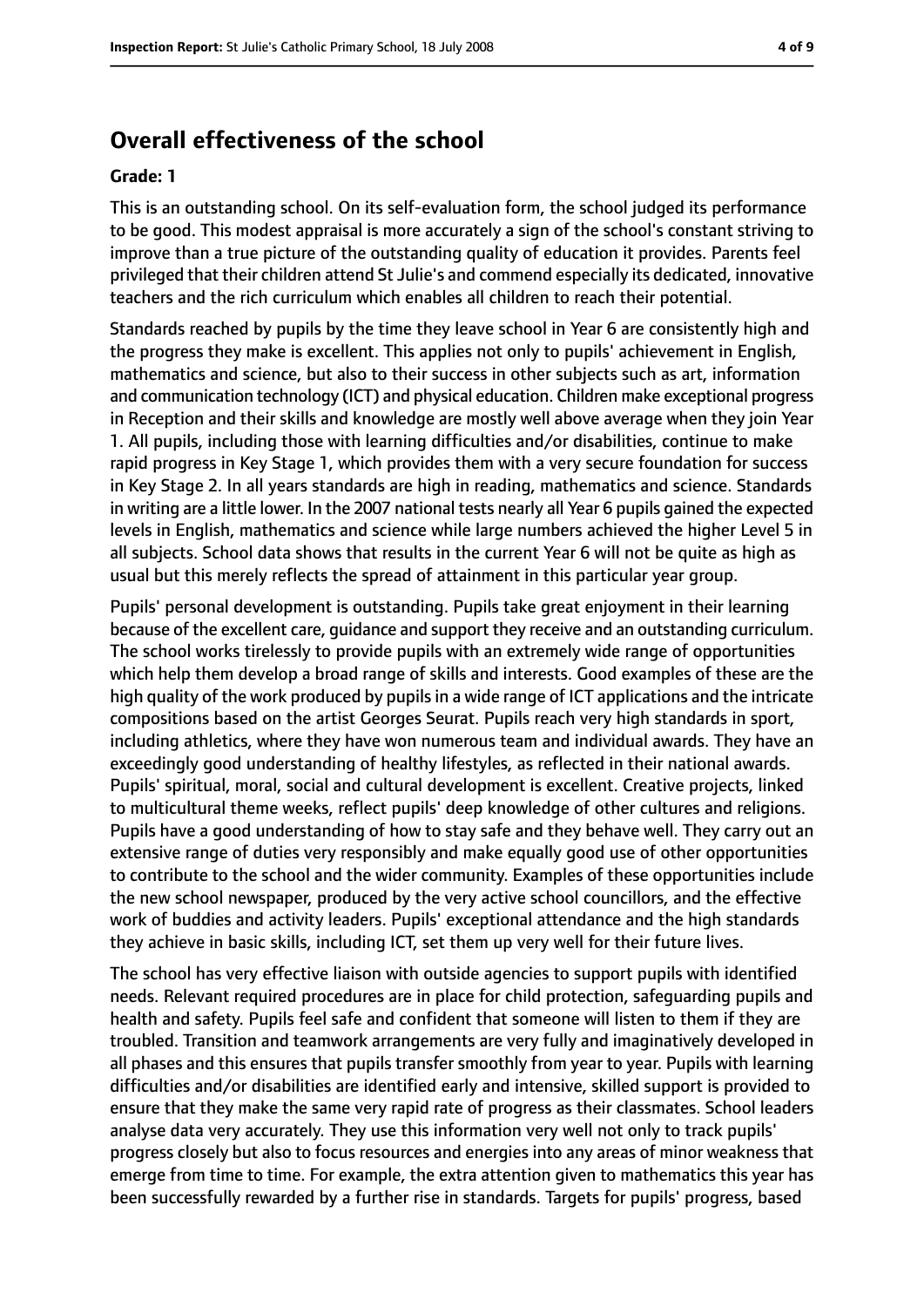on the exceptional standards pupils achieve in Year 2, set high expectations. Nonetheless, pupils regularly meet these very challenging targets.

The quality of teaching and learning is outstanding. Staff are dedicated to doing their best for all pupils and make excellent use of further training to enhance their own subject knowledge and expertise. They manage pupils well and have high expectations for their progress. Lessons are very well planned to meet the needs of all pupils. Methods and resources are imaginative and stimulating and, as a result, lessons are hives of purposeful activity. Pupils respond very well to the challenges posed in these lessons. For example, in a Year 3 physical education lesson the entire class had to keep a ball spinning continuously round the very edge of a giant parachute. Their success in accomplishing this was a tribute not only to their cooperative endeavours but also to their physical skills. Teachers make excellent use of ICT, including the interactive whiteboard, to support pupils' learning. Pupils' work is marked thoroughly, and detailed guidance is provided for the next steps in their learning. Teachers make good use of individual targets to help pupils improve.

A further key factor in the success of the school lies in its outstanding leadership and management. The headteacher and his senior leaders have built up, over several years, tried and tested systems for monitoring and reviewing the work of the school. These are rigorously linked to performance management and ensure a culture of high performance. The headteacher's colleagues follow his example by constantly reviewing their practice and introducing new resources and innovations to develop pupils' skills in all subjects. As a consequence, there is a very clear understanding of the school's many strengths and how to build on these to ensure future success. Governance is also outstanding. Governors are fully involved in the work of the school. They make sure that they have a detailed knowledge of curricular and other priorities to plan very effective actions. The school has outstanding capacity for further improvement and provides excellent value for money.

#### **Effectiveness of the Foundation Stage**

#### **Grade: 1**

When children join Reception, their skills and knowledge are a little above those expected for their age. They flourish in this class and make excellent progress. This is because they receive learning activities which are carefully focused on developing their personal, social and academic qualities. Children are very aware of classroom routines and waste no time in settling to their learning. Resources are plentiful and stimulating. Children are given excellent opportunities to work in pairs and in small groups to pursue their interests and the high quality of their work is evident in classroom displays, for example in their artwork on the theme of 'light and dark'. A strong sense of responsibility to others is evident in the sensible way 'today's helpers' carry out their duties and in the discussion about how they can help the forthcoming new entrants to Reception. Staff are vigilant in ensuring that children's welfare needs are fully catered for. Teaching is highly effective and enables children to understand clearly how well they are learning. Staff use assessment systems exceptionally well, not only to record children's progress, but also to tackle areas for minor improvement in their learning. The Foundation Stage is led and managed exceptionally well.

#### **What the school should do to improve further**

■ Raise pupils' standards further in writing to ensure high achievement in this skill.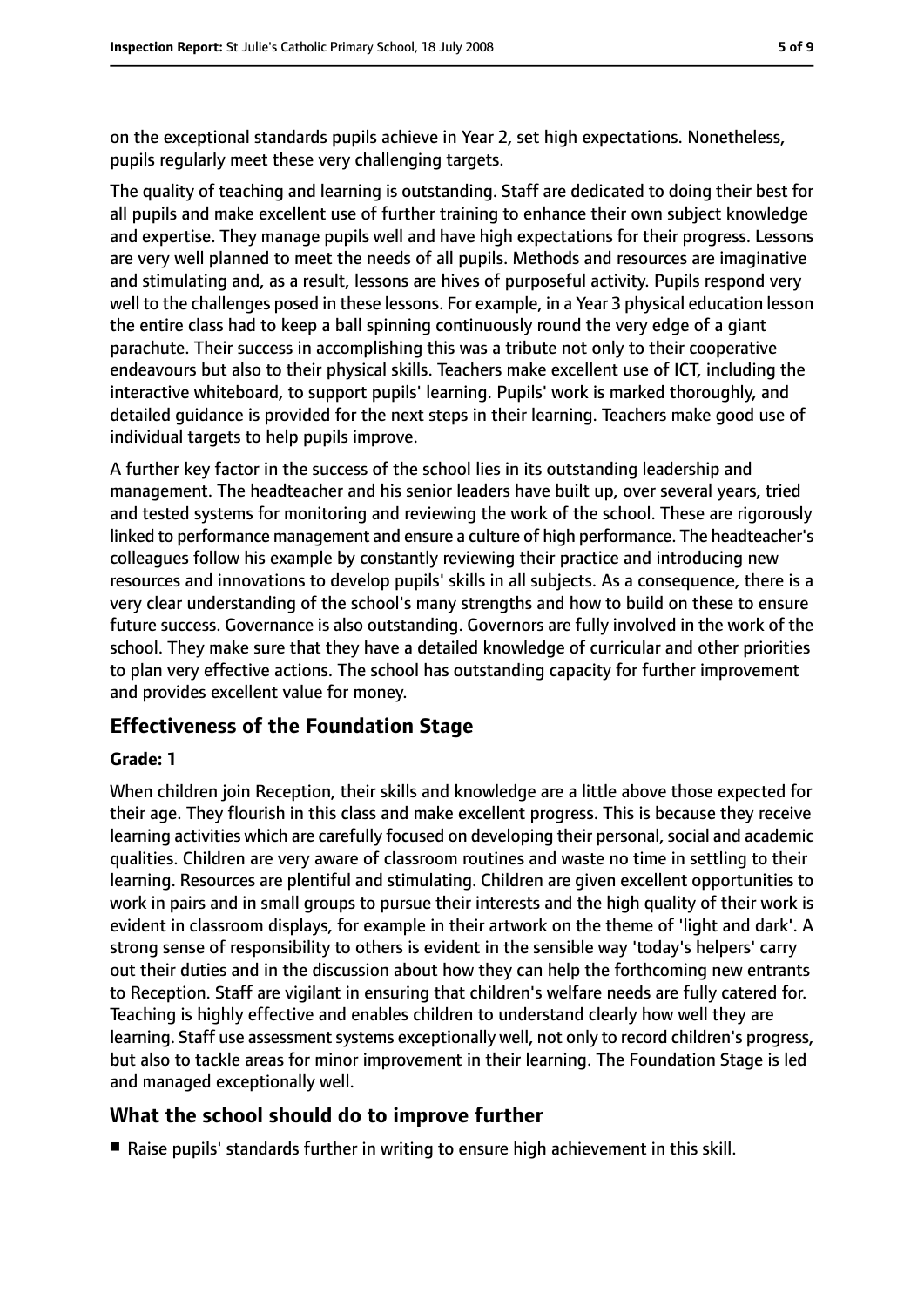**Any complaints about the inspection or the report should be made following the procedures set out in the guidance 'Complaints about school inspection', which is available from Ofsted's website: www.ofsted.gov.uk.**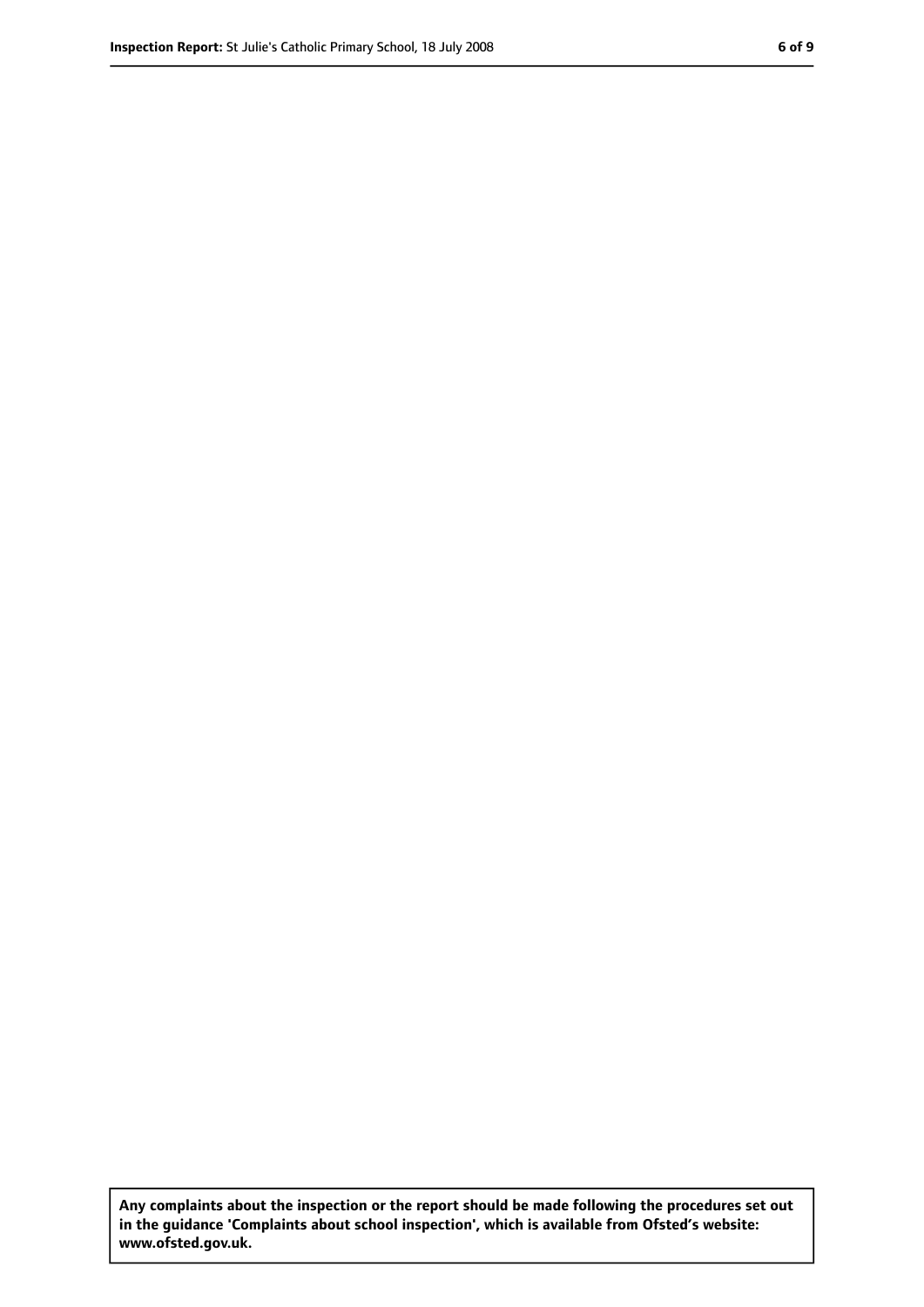#### **Annex A**

## **Inspection judgements**

| $^{\backprime}$ Key to judgements: grade 1 is outstanding, grade 2 good, grade 3 satisfactory, and | School         |
|----------------------------------------------------------------------------------------------------|----------------|
| arade 4 inadeguate                                                                                 | <b>Overall</b> |

## **Overall effectiveness**

| How effective, efficient and inclusive is the provision of education, integrated<br>care and any extended services in meeting the needs of learners? |     |
|------------------------------------------------------------------------------------------------------------------------------------------------------|-----|
| Effective steps have been taken to promote improvement since the last<br>inspection                                                                  | Yes |
| How well does the school work in partnership with others to promote learners'<br>well-being?                                                         |     |
| The effectiveness of the Foundation Stage                                                                                                            |     |
| The capacity to make any necessary improvements                                                                                                      |     |

#### **Achievement and standards**

| How well do learners achieve?                                                                               |  |
|-------------------------------------------------------------------------------------------------------------|--|
| The standards <sup>1</sup> reached by learners                                                              |  |
| How well learners make progress, taking account of any significant variations between<br>groups of learners |  |
| How well learners with learning difficulties and disabilities make progress                                 |  |

#### **Personal development and well-being**

| How good is the overall personal development and well-being of the<br>learners?                                  |  |
|------------------------------------------------------------------------------------------------------------------|--|
| The extent of learners' spiritual, moral, social and cultural development                                        |  |
| The extent to which learners adopt healthy lifestyles                                                            |  |
| The extent to which learners adopt safe practices                                                                |  |
| How well learners enjoy their education                                                                          |  |
| The attendance of learners                                                                                       |  |
| The behaviour of learners                                                                                        |  |
| The extent to which learners make a positive contribution to the community                                       |  |
| How well learners develop workplace and other skills that will contribute to<br>their future economic well-being |  |

## **The quality of provision**

| How effective are teaching and learning in meeting the full range of the<br>learners' needs?          |  |
|-------------------------------------------------------------------------------------------------------|--|
| How well do the curriculum and other activities meet the range of needs<br>and interests of learners? |  |
| How well are learners cared for, quided and supported?                                                |  |

 $^1$  Grade 1 - Exceptionally and consistently high; Grade 2 - Generally above average with none significantly below average; Grade 3 - Broadly average to below average; Grade 4 - Exceptionally low.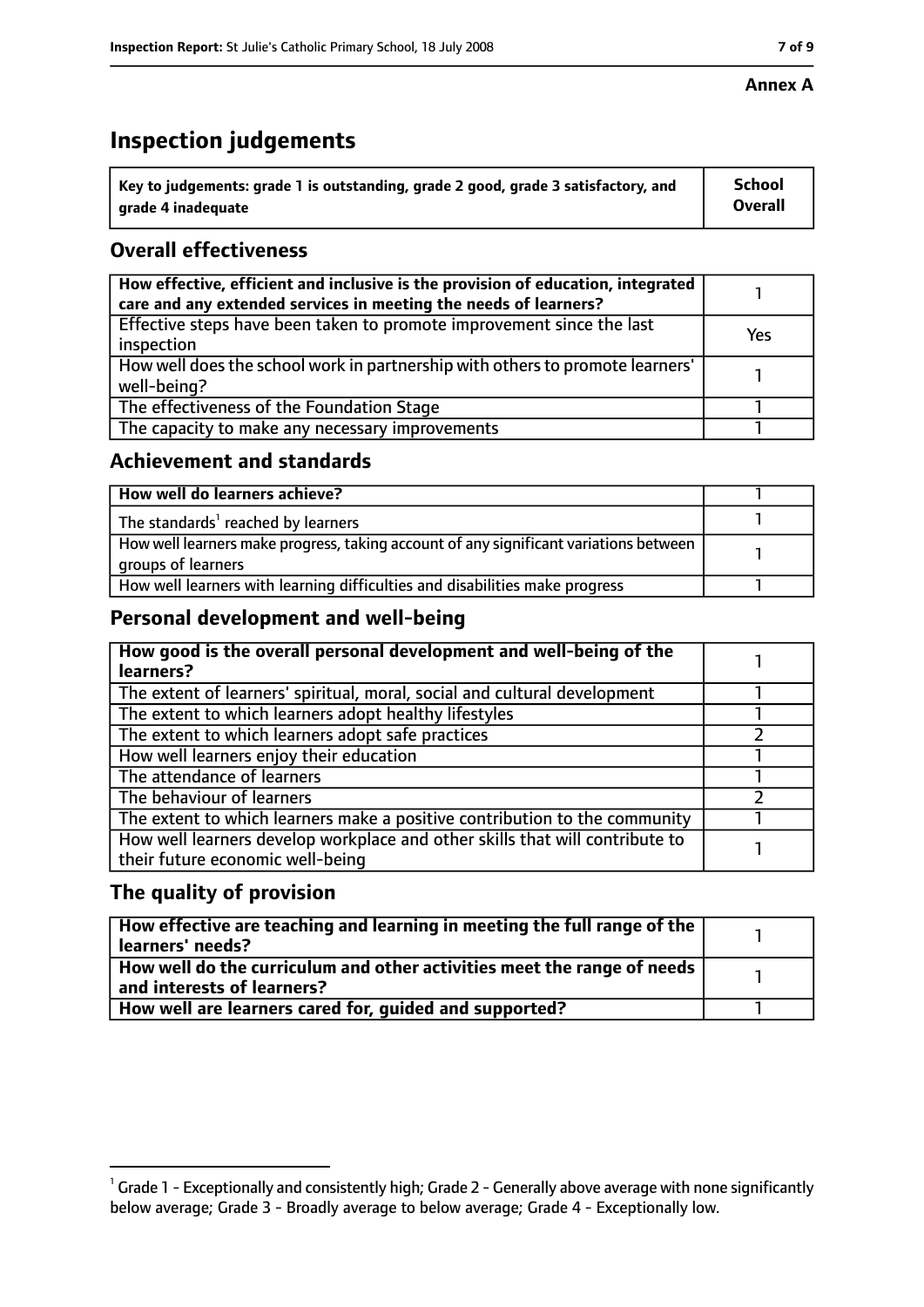# **Leadership and management**

| How effective are leadership and management in raising achievement<br>and supporting all learners?                                              |     |
|-------------------------------------------------------------------------------------------------------------------------------------------------|-----|
| How effectively leaders and managers at all levels set clear direction leading<br>to improvement and promote high quality of care and education |     |
| How effectively leaders and managers use challenging targets to raise standards                                                                 |     |
| The effectiveness of the school's self-evaluation                                                                                               |     |
| How well equality of opportunity is promoted and discrimination tackled so<br>that all learners achieve as well as they can                     |     |
| How effectively and efficiently resources, including staff, are deployed to<br>achieve value for money                                          |     |
| The extent to which governors and other supervisory boards discharge their<br>responsibilities                                                  |     |
| Do procedures for safequarding learners meet current government<br>requirements?                                                                | Yes |
| Does this school require special measures?                                                                                                      | No  |
| Does this school require a notice to improve?                                                                                                   | No  |